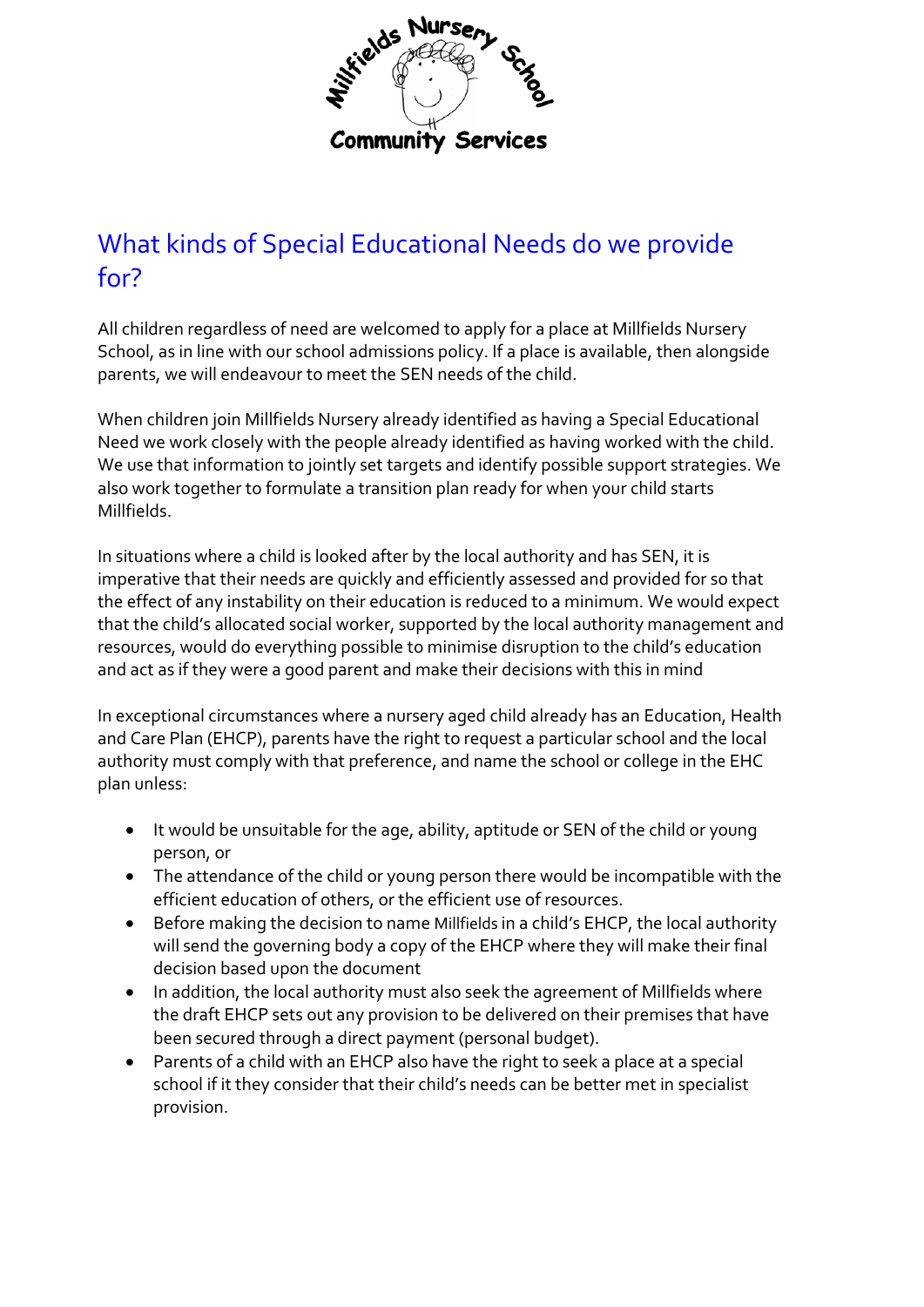The types of need children have can be one or a combination of the following:

- 1. Communication and interaction,
- 2. Cognition and learning,
- 3. Social, mental and emotional health,
- 4. Sensory/physical.

## How do we identify individual Special Educational Needs?

When a child joins Millfields Nursery they will be assessed in line with the Early Years Foundation Stage. This is so we cater for their unique development and ensure they make progress from their individual starting points.

The assessments are made through observing your child in a variety of ways not only by the child's key worker but other staff members too. We observe how children interact with the environment, other children and other adults, how they cope with different times of the day, targeted work through small group time, their understanding of language and how they use language.

If we feel that a child is not making the progress we would have liked them to or we are concerned about their safety within the nursery, we will arrange a meeting with the child's parents/carers to discuss any of the concerns we may have. This open two way meeting is to try and identify the difficulty and any reasons why this is happening.

This meeting will have the child's key worker and the Nursery SENCo (Dawn Taylor). The parents/carers are invited to bring along someone for support..

## How do we involve children and their parents/carers in identifying individual Special Educational Needs and planning to meet them?

We are a family orientated nursery where no decision is made without the discussion and consent of the family. We involve the family every step of the way. Children are encouraged to share in the celebration of each achievement and share feelings by using Makaton, emotion objects and pictures.

Parents are also the priority in booking the children's review meetings. Review meetings of the targets are held at least every six weeks up to a term, depending on the targets and the child. In this meeting we celebrate achievements and progress, and plan next steps.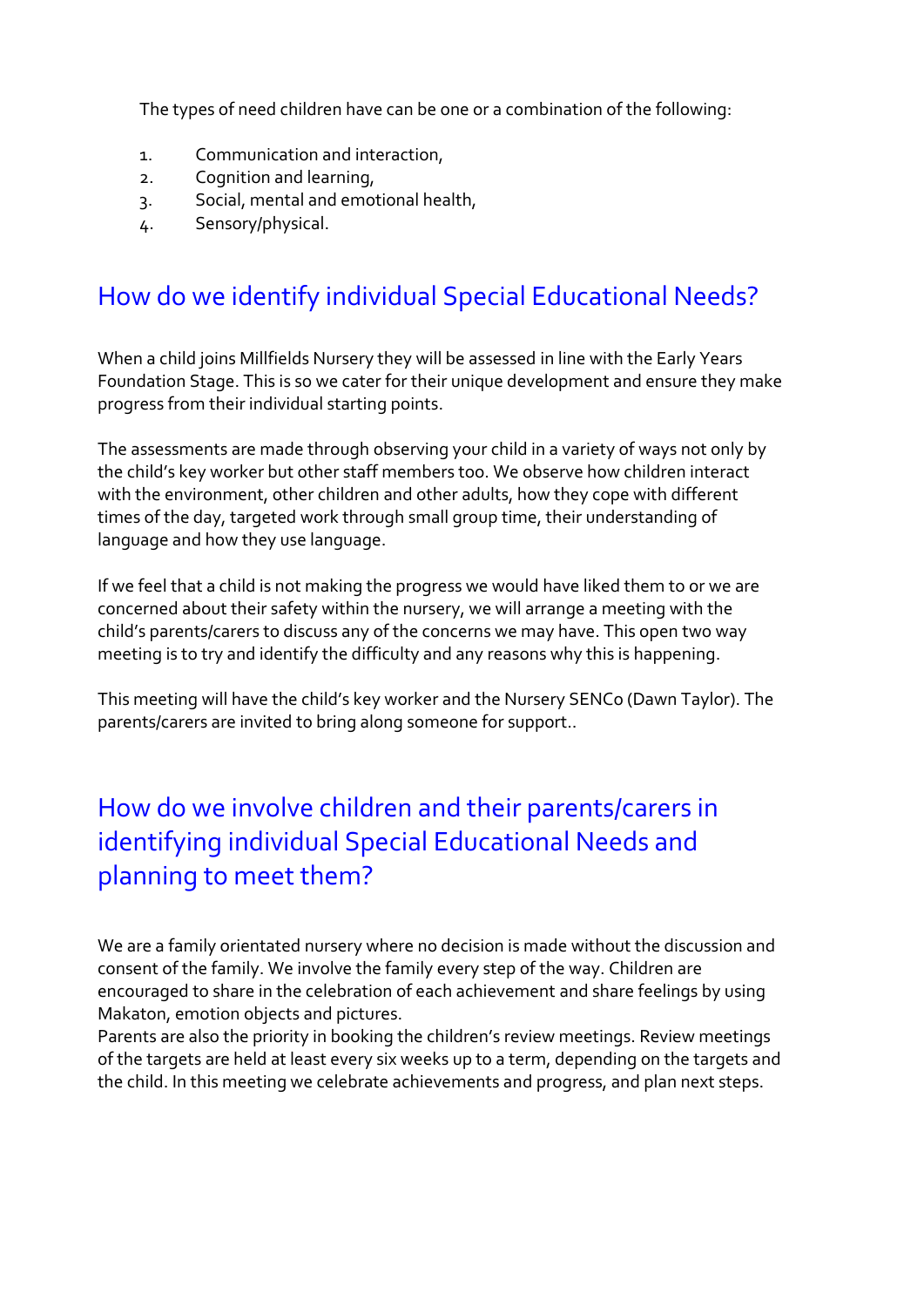## I have concerns about my child, how can I let Millfields know and who can I talk to?

If your child's additional needs have not been already identified by our staff, then please feel free to discuss your concerns with your child's key worker, the SENCo (Dawn Taylor) or Head Teacher (Lynne Emery). We operate an open door policy at Millfields where you are welcome to discuss any issues you may have.

### How do we assess and review progress so children stay on track to make at least good progress

If your child has been identified as having a Special Educational Need, then they will have an IEP. On this plan your child will be set a maximum of three targets. These targets will be personal to your child and their specific needs. Targets will be a collaboration between you the parent/carer, key worker and SENCo and any other agency that may be involved such as, speech and language and physiotherapy. When the targets have been set, you will have a copy so that you are able to support the targets at home. Also, at nursery we record children's progress towards the targets through observations and assessments. This evidence is then discussed at the next review where we decide if the targets have been achieved. The cycle begins again with setting new targets.

If after a cycle of targets being set that are consistently being achieved, and as a group we feel that your child no longer needs additional support, then your child can leave the SEN register it will then be monitored for a period of time. However, at any time your child can rejoin the register; this may not be at a Nursery but in future educational settings.

#### How do we evaluate the effectiveness of our provision for children with SEN?

As part of our cycle of monitoring at Millfields, we (the senior leadership team) observe the teaching of the key workers and support staff. We also monitor the planning of key workers which allows us to evaluate the effectiveness of our provision for all children at Millfields.

## How do we use adults in Nursery to support children with Special Educational Needs or disabilities ?

All of the adults at Millfields nursery have received various Special Educational Needs training. The SENCo at Millfields ensures that all staff have the required training for their role within the nursery. Staff are deployed to suit the needs of the children at Millfields. In some specific situations children have received 1:1 support, some children have had 1:1 support for various times of the session. Adults support the children in various ways. This may be signing for the child, intimate care of the child, supporting the child so they can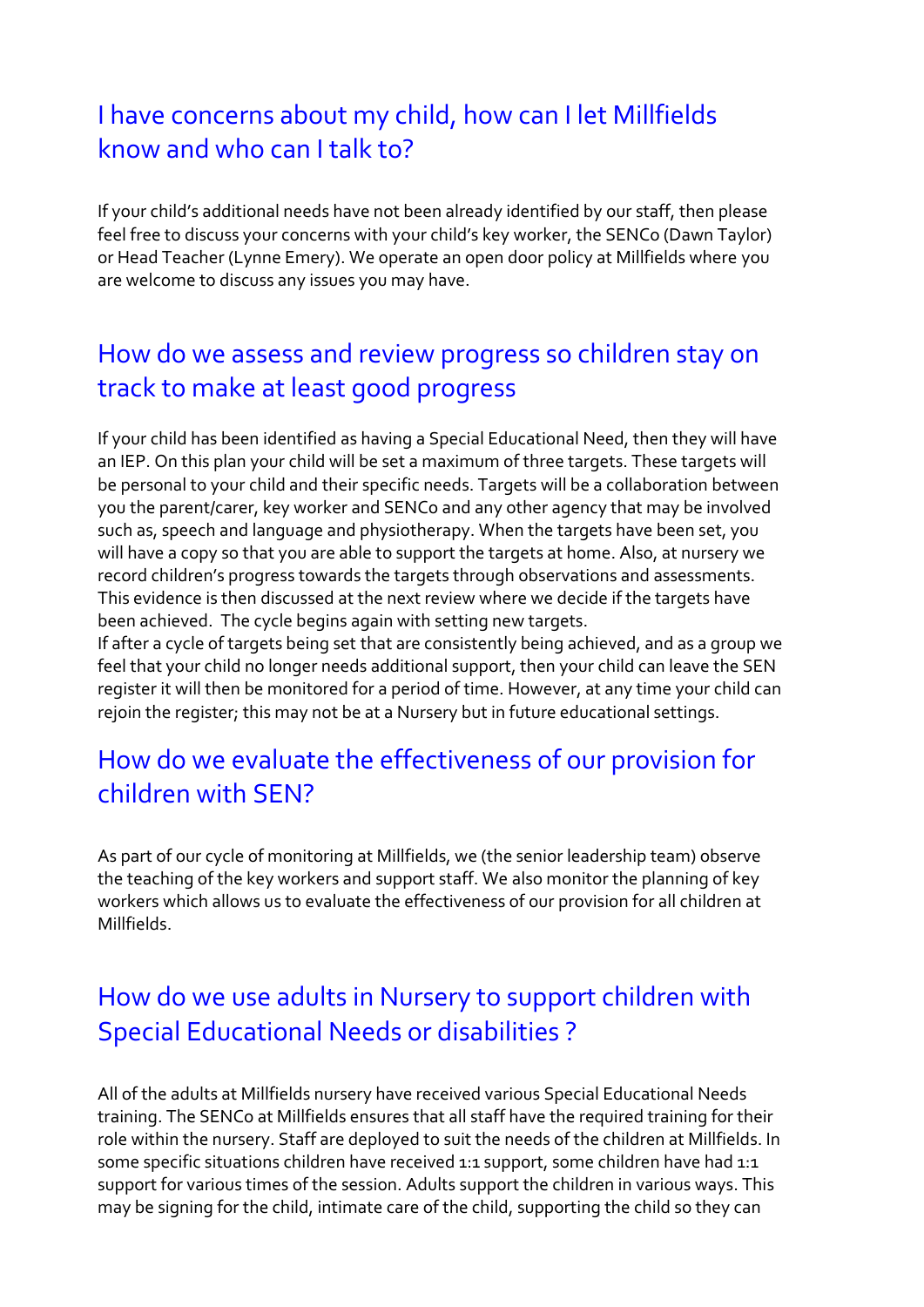access the curriculum, supporting a child so they remain safe or supporting a child to develop their physical development. The adult would support the individual needs of the child and receive any appropriate training.

#### How do we use specialist resources to support children with Special Educational Needs or disabilities?

At Millfields we are fortunate to have an open, airy and bright setting, set in beautiful grounds. The nursery is accessible to all with disabled parking at the front of the nursery. The nursery doors open wide to accommodate a wheelchair. Inside we have an accessible disabled toilet for adult use. In the nursery we have raised changing beds and a one level nursery floor. We have a sensory room which can be shut from the rest of the nursery allowing for complete calm and quiet. All areas have a Makaton timeline. We have appropriate resources and ensure that the resources are current and appropriate to the needs of our children. We feel that at Millfields, skilled adults are the best resource we could possibly have, therefore we move the adults to suit the needs of the children. If there is a specific resource we would need for your child, then we would contact the SEN team who endeavour to support our request.

## How do we modify Early Years provision for children with Special Educational Needs or disabilities ?

Our curriculum is an individualised one. This means that we follow the assessment needs and interests of the children. At times this means that for some children this is too much for them to cope with. We then adapt the curriculum to suit their needs as best as possible. This may include time when your child works on their targets or specific sensory exercises that are best suited to their needs. All children are included in daily activities such as visits and trips, plays and celebrations. However there may be times when your child becomes uncomfortable with gatherings such as assemblies, during this time your child will engage in activities that are more suited to their needs. On a day to day basis all children are enabled to engage in activities and circle times with children who do not have **SEN.** 

As part of our provision we offer a nurture group. This group offers support for improving emotional and social development. During this time circle time activities are played and it gives children the opportunities to share their feelings and concerns.

What extra support do we use to help us support children with Special Educational Needs and how we work together collaboratively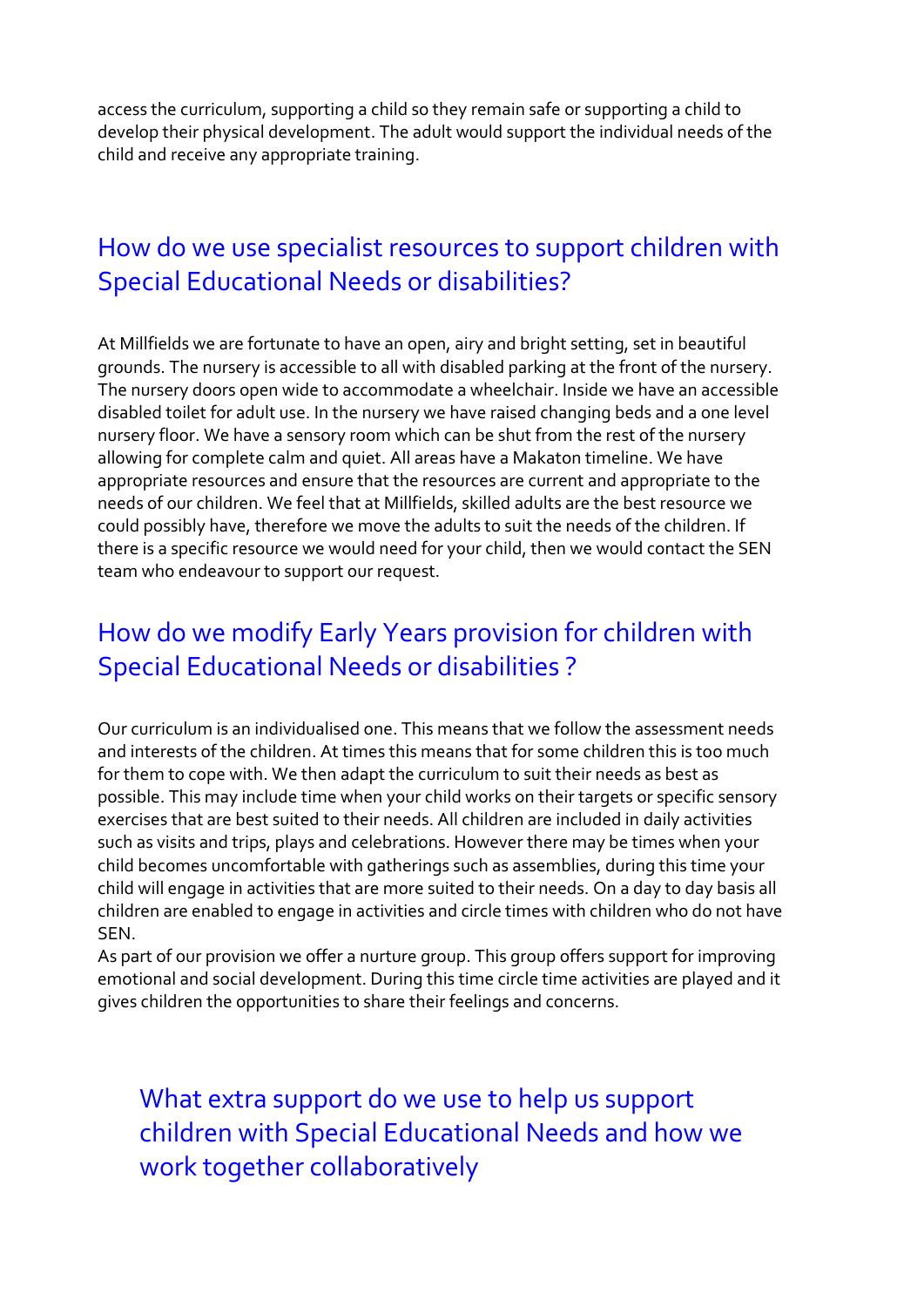As mentioned previously all of the adults at Millfields nursery have received various Special Educational Needs training. The SENCo at Millfields ensures that all staff have the required training for their role within the nursery. Alongside this we work very closely with Walsall Early Years SEN team, the Educational Psychologist, Speech and Language and other specialised teams such as Teachers for the Deaf and Physiotherapists. These professional bodies are involved with the target setting and reviewing. They offer support to not only staff but to our families too.

### How do we support children and their families with transitioning into Nursery, and what happens when the time comes to leave us?

Every child, before joining Millfields receives a home visit. This home visit is conducted by two members of staff, one of which will be your child's key worker. At this visit, the purpose is to meet your child in their own home. This gives the child confidence and enables them to recognise their key worker from day one. The visit also gives you the opportunity to discuss any concerns or worries you may have. Your key worker will have some questions for you which centre on getting to know your child better. You will be given a series of dates. These dates include a visit for you and your child to visit together, a date for your child to visit for an hour unaccompanied, and then a start date. The start date depending on the needs of your child may be initially for an hour building up to the three hours. Three hours in the life of a three year old is a long one! Some children need support in building up to this length of time.

Your child's time at Millfields, unfortunately, will fly by! Before long you will be getting ready for full time school! This can be a daunting time, not only for your child but for you too. At Millfields we support the family with this important transition. We arrange visits, where possible to the next school, we invite teachers into nursery to meet the children, we have open evenings for the teachers to look at children's learning journeys and discuss individual children's needs. As part of the transition process we invite the new school teacher or SENCo to the last review meeting. This is a very useful meeting as existing people working with your child can meet with the new people who will be working with your child. This is the perfect time to create the transition plan. The transition plan is a document which sets out all the details which will help your child settle into their new setting. Once your child has moved onto their new setting, we arrange follow up meetings with the school to see how they have settled.

#### How additional funding works Where parents can get extra support

Sometimes it is possible for the nursery to receive additional funding. This funding can be used to buy additional support for your child. This process involves collating evidence that your child requires above and beyond the level of support of any other child requires in